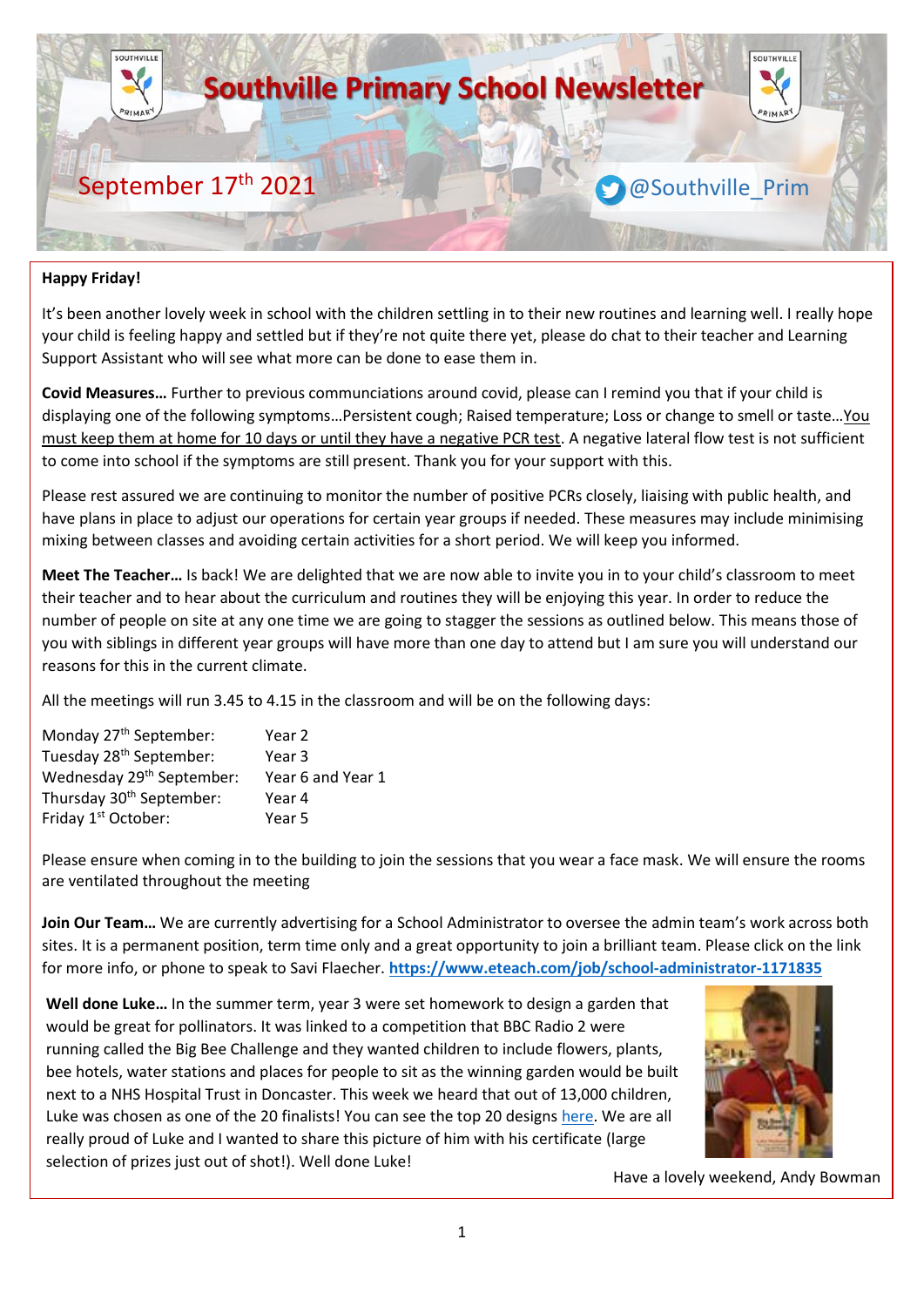**Times Tables Rock Stars and Numbots…**being able to recall key number facts and times tables is **so important!** It makes it far quicker and easier for children to work out maths problems in their heads. It also frees up children's working memory when being introduced to new mathematical concepts which aids their understanding. We strongly encourage your children to go onto Times Tables Rock Stars & Numbots as often as possible to practice. Well done to those of you who have been logging on over the past few weeks, we are very impressed!

**Menu changes…** You may have heard recently that there is a national shortage of haulage and delivery drivers. Whilst the ingredients used in our kitchens is increasingly locally sourced, the disruption to deliveries may occasionally mean that the meal served differs slightly to that on the menu. The kitchen team will always do their best to offer a closely matched alternative, and all allergies and intolerances will of course still be taken into account.

Thank you in advance for your understanding.

### **Google Classrooms…**

Children will be sent home with their new login details for google classroom next week.

# **Upper Key Stage 2 - Paddleboarding**

34 Upper Key Stage 2 children had a brilliant morning paddleboarding around the Bristol Docks. As well as learning how to stand up and manoeuvre a paddleboard the children carried out a litter pick on the water.





### **Confidential information…**

Please note that the school office team will be updating each child's confidential information form on our school management system. As part of our annual process we will be sending the relevant forms for you to complete and return.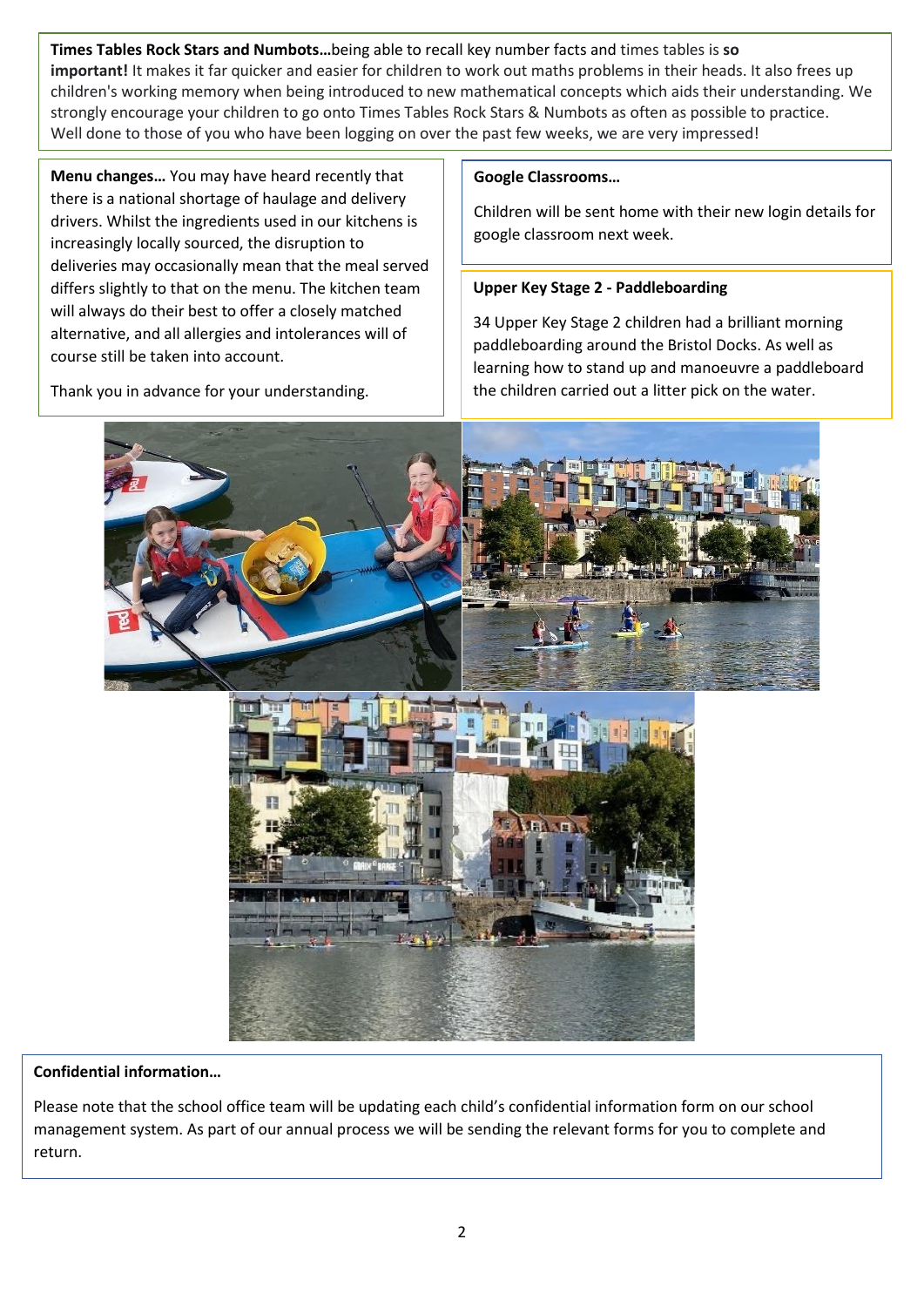

#### **Nursery…**

The children continue to be absolute super stars playing and developing friendships.

#### **Reception…**

Dear Reception Families,

It has been wonderful getting to know your children in small groups this week. We have been really impressed with the smooth start to the school year! Well done to our super Reception children!

Next week we would like for the children to be dropped off at the classroom doors so please try to say your goodbyes before they enter the classroom. The children will start each day by putting their things away and sitting on the carpet together. Please do not hesitate to talk to us if you have any worries.

Please see below our timings for next week:

| Week commencing 20th September                             |                                                            |                                                            |                                           |                                           |  |
|------------------------------------------------------------|------------------------------------------------------------|------------------------------------------------------------|-------------------------------------------|-------------------------------------------|--|
| M onday                                                    | Tuesday                                                    | Wednesday                                                  | Thursday                                  | Friday                                    |  |
| 8.45am - 1pm                                               | 8.45am - 1pm                                               | 8.45am - 1pm                                               |                                           | 8.45am - 3.30pm   8.45am - 3.30pm         |  |
| Children stay for<br>lunch and are<br>picked up at<br>1pm. | Children stay for<br>lunch and are<br>picked up at<br>1pm. | Children stay for<br>lunch and are<br>picked up at<br>1pm. | Children have a<br>full day at<br>school. | Children have a<br>full day at<br>school. |  |

### **Baseline Assessments**

Your child's teacher will start to carry out the statutory baseline assessment. If you would like more information please visit: [https://www.nfer.ac.uk/for-schools/participate-in-research/information-about-the](https://www.nfer.ac.uk/for-schools/participate-in-research/information-about-the-reception-baseline-assessment/)[reception-baseline-assessment/](https://www.nfer.ac.uk/for-schools/participate-in-research/information-about-the-reception-baseline-assessment/)

#### **Year 1…**

A brilliant week with loads of ARGHHHHHHHH-ing. The children's costumes were arrrrrgggghhhh-mazing

PE kits

On the days the children have PE they can wear their PE kits to school and not change on site.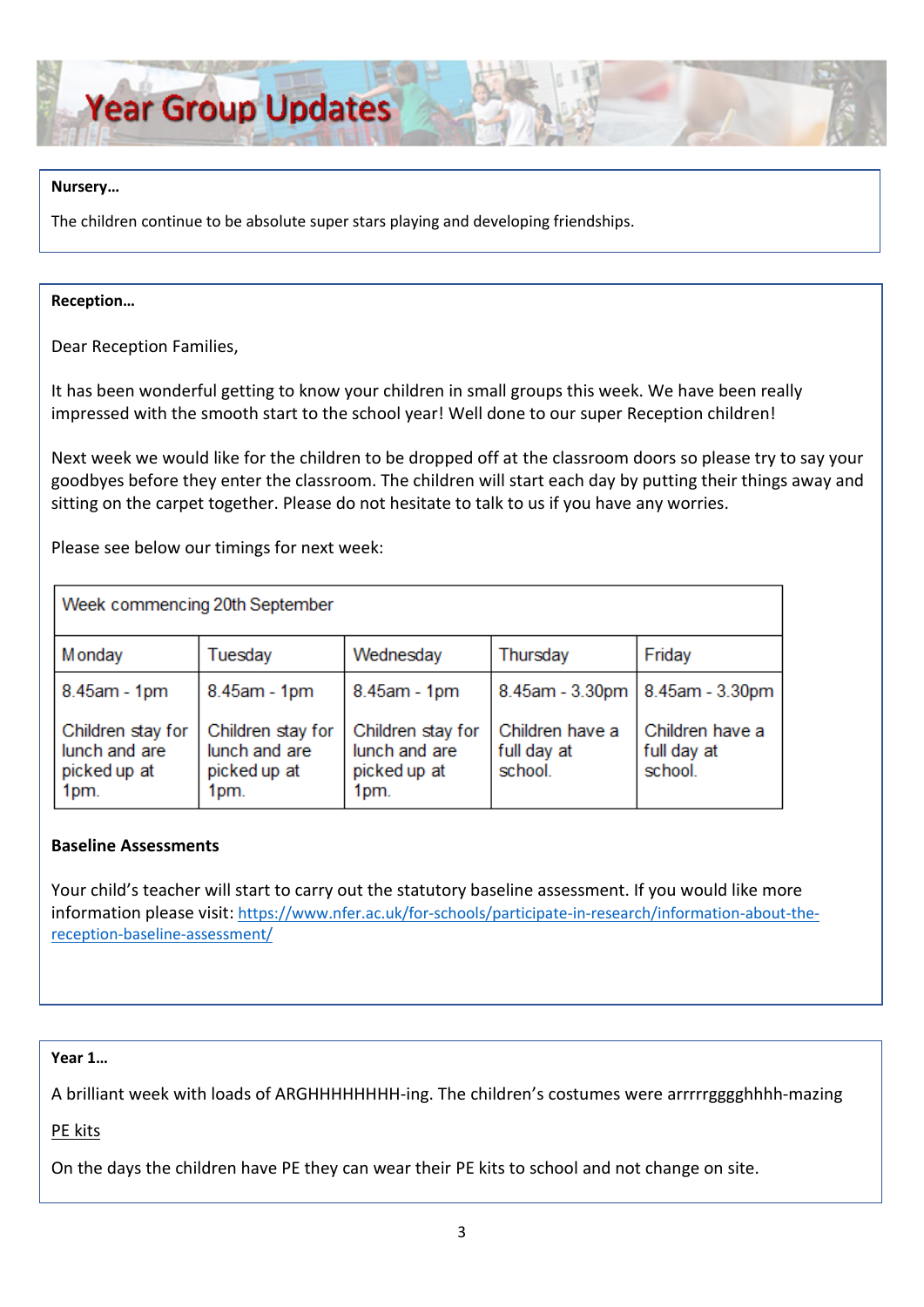### **Year 2…**

What a fantastic second week of learning Year 2! Katie Morag really enjoyed reading your amazing letters and loved the questions you asked her.

We will be sending home your passwords for TTRockstars today. Thank you for sending in some homework, even though we haven't got our Google Classroom up and running yet. We sent out a paper copy with the children on Monday along with their spellings (stuck in reading records), please let us know if you need another copy. Please don't worry if you haven't started this yet. Our first spelling check will be on Monday.

Thank you for your ongoing support. Have a lovely weekend!  $\odot$ 

## Year **Year 3** 2**…**  team

For our immersive next week (Monday), the children will need an empty egg box and a 2 litre plastic milk bottle to make a woolly mammoth. Spellings and homework for the term will be given out on paper at the end of this week.

Reminder, homework is to be given in on Tuesday and spelling tests are on Friday. The children will bring this home with them today.

Times tables to be practised at home this year are x3 x4 and x8. Please practise these, along with consolidating x2 x5 and x10 from year 2.

### **Year 4…**

Another great week for Year 4! The children are so engaged in our 'All Around Us' (Water) topic — see pictures for a couple of pieces of fabulous homework  $\overrightarrow{A}$ 

Important: Please remember to bring your book and reading record in every day. If you need a new reading record because you have mislaid it then please get a new one from the Myrtle office.

Have a great weekend! The Y4 team

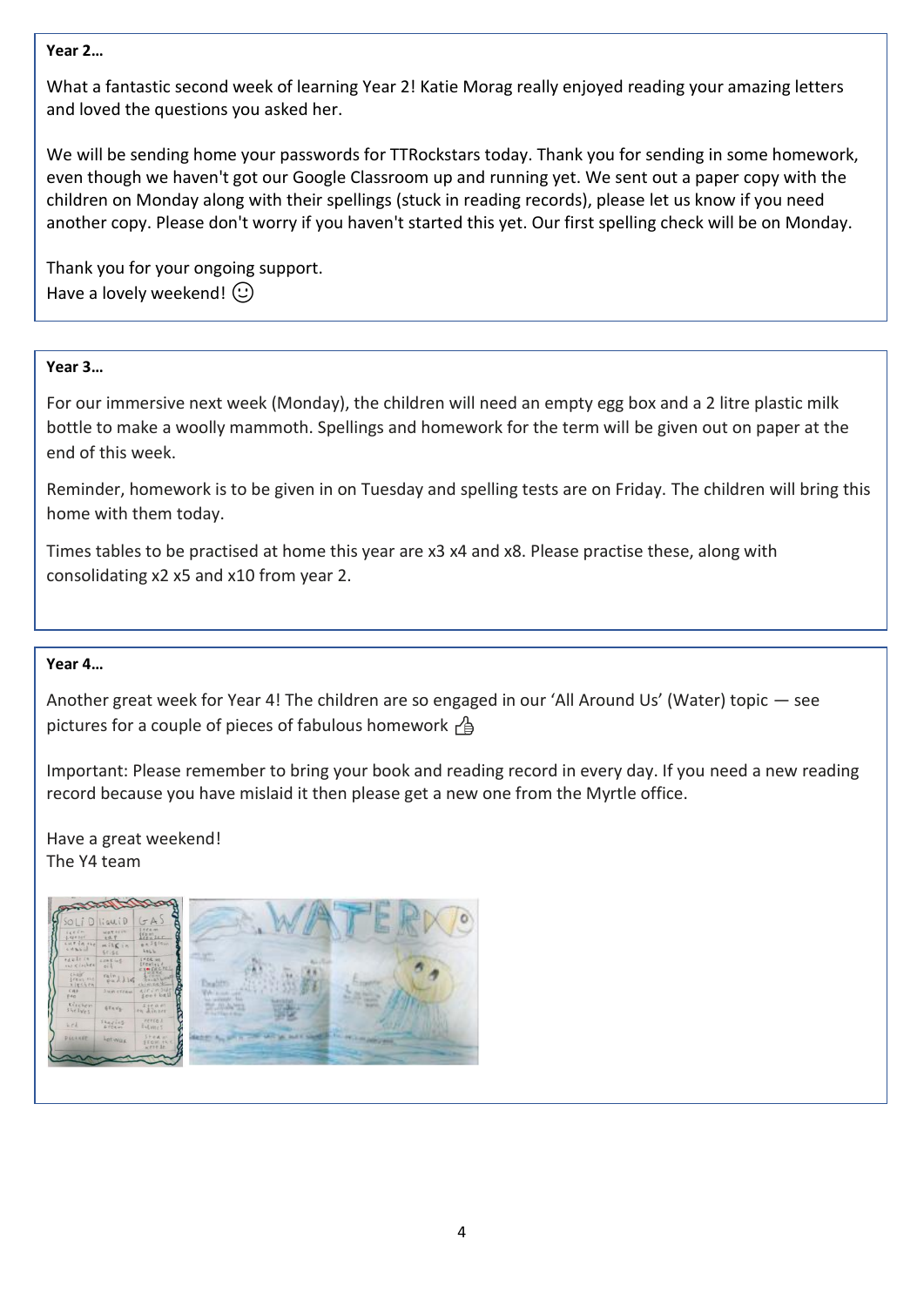### **Year 5…**

### School camp

More information regarding school camp will be sent over the next few days. We will be holding a parent meeting nearer to the time - Date TBC

The closing date for final payments is Friday 24<sup>th</sup> September 2021. If you require an extension to this date please contact the school office, Mrs Mathias or Mr Bowman to make a payment plan. If you do not contact the school this may result in your child being removed from the final residential list

### **Year 6…**

The children continue to conduct themselves extremely well around the site being role models for the younger children.

### School camp

More information regarding school camp will be sent over the next few days. We will be holding a parent meeting nearer to the time - Date TBC

The closing date for final payments is Friday 24<sup>th</sup> September 2021. If you require an extension to this date please contact the school office, Mrs Mathias or Mr Bowman to make a payment plan. If you do not contact the school this may result in your child being removed from the final residential list

### Secondary School places

Please note that the closing date for all Secondary School applications is Friday 22<sup>nd</sup> October 2021

Open evenings are taking place throughout September across the different schools.

You can through the Bristol City Council website through following this link: [Secondary admissions -](https://www.bristol.gov.uk/schools-learning-early-years/secondary-apply) bristol.gov.uk or visit each secondary schools website for information on how to apply